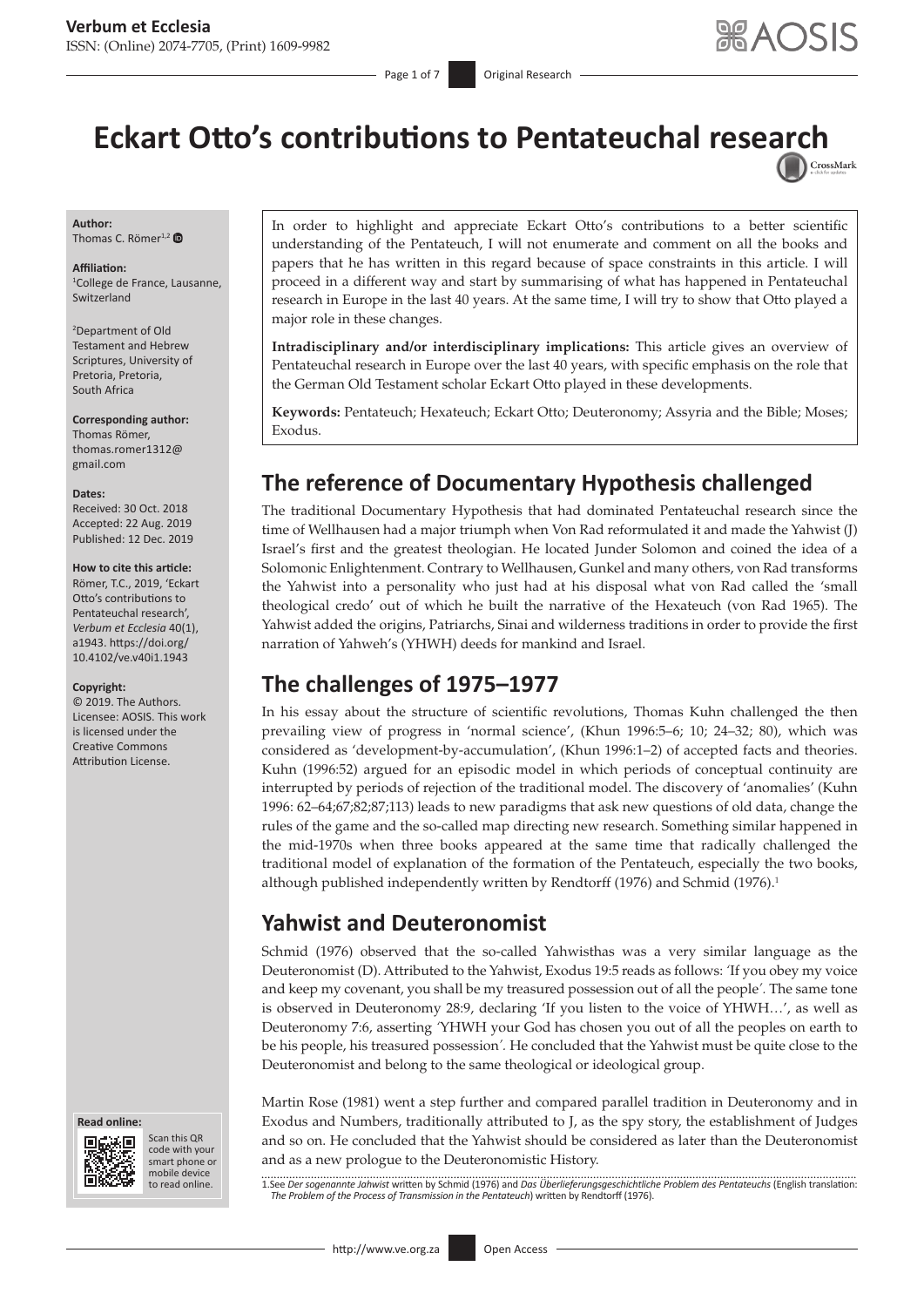# **The abandonment of the Documentary Hypothesis**

The most radical challenge of the Documentary Hypothesis came from Rendtorff (1976) who questioned its validity. For Rendtorff, the end of the Yahwist simultaneously means the end of the Documentary Hypothesis. In a way, he goes back to Noth (1972) by modifying his fragmentary hypothesis (which Noth admitted for oral traditions only) which he combines with a supplementary hypothesis. He shows that most of the narrative traditions in the Pentateuch existed as independent stories before the later redactors combined them.

#### **Eckart Otto**

In a review article, Otto (1977) recognised the difficulty to go on with the traditional Documentary Hypothesis and pointed out that historical–critical research on the Hebrew Bible always had difficulties to coordinate different approaches, as the so-called *Literarkritik* (diachronic analysis) and the formcritical approach as well as the history of transmission of traditions. At the end of the review, he rightly states: *'*The Documentary hypothesis has to be challenged through new insights in the history of Israel and the Israelite religion*'.*

Otto's claim for a move from a purely literary analysis of the text to its embedding in social and religious history anticipates indeed the major changes in Pentateuchal research in the last 40 years to which he has massively contributed. As we see, Otto has taken up and elaborated, in his own way, the ideas (Rendtorff 1976; Schmid 1976).

# **The importance of legal collections for our understanding of the formation of the Pentateuch**

Otto was perhaps the first scholar not only in the context of historical–critical research but also in the perspective of a comparative approach who recognised the importance of the three legal collections to understand the formation of the Torah. He was able to show how both the Covenant Code (Ex 20–23) and the Deuteronomic Code (Dt 12–16) were influenced by the Mesopotamian, especially Babylonian and Assyrian laws.

# **The Covenant Code**

Otto (1988) showed how family law and the so-called casuistic law were originally transmitted in different contexts and later combined in the Covenant Code (Ex 20–23). He emphasised the importance of the understanding of traditional and state law for our understanding of the Israelite society and its transformation.

One year later, Otto (1989) wrote *Rechtsgeschichte der Redaktionenim Kodex Ešnunna und im 'Bundesbuch': Eineredaktionsgeschichtliche und rechtsvergleichende Studiezualt babylonischen und altisraelitischen Rechtsüberlieferungen.* This quite revolutionary book showed that the method of redactional

criticism could be used not only for the biblical laws but also for the Mesopotamian law. He also showed intriguing similarities in the formation of the Codex Eshnunna and the Covenant Code.

Otto also demonstrated that the Codex Eshnunna and the Covenant Code are no 'legal codes' or civil law codes in the modern sense, nor are they learned speculations. They are 'manuals' (*Lehrbücher*), the aim of which is to train judges for their legal decisions, especially by way of conclusion by analogy.

#### **The Deuteronomic Code**

Otto's (1999a) most important contribution to Pentateuchal research is probably his book *Das Deuteronomium. Politische Theologie und Rechtsreform in Juda und Assyrien*. In this seminal work, Otto (1999a) showed how the first edition of Deuteronomy was directly influenced by the Assyrian Vassal Treaty terminology, and especially by the Loyalty oath of Essarhaddon from 672 BCE. The authors of the first edition of Deuteronomy took over passages from this treaty to construct their scroll as a Vassal Treaty between YHWH and Israel.

The Assyrian Loyalty Oath focuses on the recognition by the vassal kings of Assurbanipal as the legitimate successor of Esarhaddon and opens with a list of divine witnesses. The following stipulations of loyalty insist on the 'love' for Assurbanipal and the necessity to keep the commandments for future generations (Parpola, Watanabe & Reade 1998):

(266) You shall love Assurbanipal… king of Assyria, your lord, as yourself.

(195) You shall hearken to whatever he says and do whatever he commands, and you shall not seek any other king or other lord against him.

(283) This treaty … you shall speak to your sons and grandsons, your seed and your seed's seed which shall be born in the future. (n.p.)

These stipulations are very close to Deuteronomy 6:4–7a, a text which is very often considered as the original opening of Deuteronomy:

Hear, Israel: Yahweh is our God, Yahweh is One. You shall love Yahweh your God with all your heart, with all your life and with all your might. Keep these words that I am commanding you today on your heart and teach them to your sons. (vv. 4-7a)

There is also a stipulation which warns against instigators of insurrection, which may have been the pattern for the injunctions of Deuteronomy 13. The same holds true for the curses in Deuteronomy 28, which are modelled according the curses in the Vassal Treaty of Essarhaddon.

There is almost no doubt then that the authors of the first edition had at their disposal a copy of this treaty. This idea of Otto has now found confirmation by the recent discoveries in Tell Tayinat of present southeastern Turkey where a copy of this treaty was found dispatched in the Temple (Lauinger 2012). One can therefore imagine the same situation for Jerusalem. Because the Vassal Treaty of Essarhaddoncan was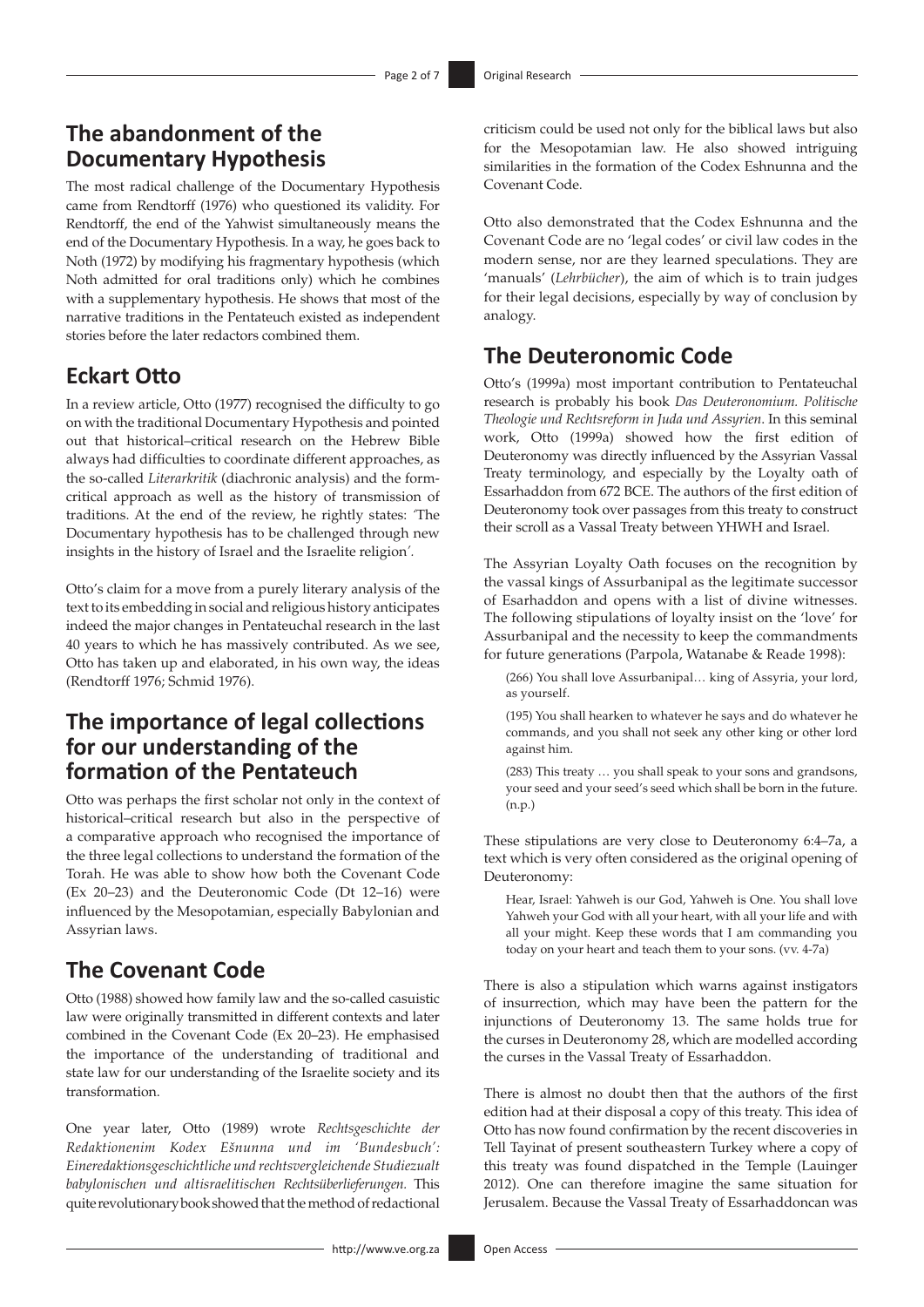dated to 672, the date of the original edition of Deuteronomy at the time of King Josiah becomes almost a certainty.

The fact that the authors of Deuteronomy took over to Assyrian language and ideology can be understood in a subversive manner: They wanted to show indeed that Israel has one suzerain to whom it owes absolute loyalty, but this lord is not the Assyrian king but YHWH, God of Israel.

This link between the Deuteronomic Code and the Assyrian Vassal treaties, in my view, belongs to the most important discoveries in the Old Testament scholarship, and Otto has played a major role in this respect.

# **The Holiness Code (Lv 17–26)**

In several publications,<sup>2</sup> Otto has also contributed to a better understanding of Leviticus 17 – 26 by showing that this is not an independent law code but a late post-priestly composition.

The so-called Holiness Code should be understood as an attempt to conciliate the Deuteronomistic law with the priestly prescriptions in Leviticus 1–16 so that we have, as Otto pointed out, the beginning of interpretation and harmonisation of the different law codes already inside the Pentateuch.

The three law codes which Otto helped us to understand in a new and better way also reflect the three major historical contexts for the formation of the Pentateuchal text: the 8th century BCE, the end of the 7th century (the time of Josiah) and finally the Persian period.

We must be grateful to Otto for having pointed out the importance of these law codes, which, especially in Protestant exegesis, have very often been neglected.

# **The question of the priestly document (P) and its ending**

Most scholars would agree to locate P at the end of the socalled exilic (or rather Babylonian) period. There is, however, an important question to which Otto has contributed in an important way, namely, the question of the endpoint of the first P, the so-called *Grundschrift* (Pg) (Otto 1997).

A majority of scholars still follow Noth's (1972, 1st edn., 1981) view that Pg ended with the death of Moses in Deuteronomy 34:1\* ... 7–9 (Frevel 1999). Because Noth considered P as comprising all the major themes of the Pentateuch, it appeared quite logical that Pg would end with the death of Moses. However, there is no real evidence of priestly style in Deuteronomy and one may also ask whether the installation of Joshua as Moses' successor in Deuteronomy 34:8–9 constitutes an appropriate conclusion of a work; rather than concluding a story, these verses serve to introduce the Joshua and the conquest narrative.

2.See *Das Heiligkeitsgesetz Leviticus 17–26 in der Pentateuch redaktion* (Otto 1994) and *innerbiblische Exegese im Heiligkeitsgesetz Levitikus 17 – 26* (Otto 1999b).

An obvious question present itself: If Deuteronomy 34 does not contain the ending of Pg, where would it be discovered?

Some scholars have opted to return to Wellhausen (1963) in a hope of including parts of the book of Joshua in the original P account (Bass 1985; Guillaume 2009; Lohfink 2005). According to this view, the end of Pg could be found in Joshua 18:1, 'the land ('eretz) lay subdued before them'*.*  At first sight these words look like a fitting inclusion together with God's blessings and order in Genesis 1:28, 'be fruitful and multiply, and fill the earth ('eretz) and subdue it'. However, Genesis 1:28 is addressed to humanity in general, whereas Joshua 18:1 applies specifically to Israel. Even in P's conception, Genesis 1:28 apply to the 'perfect creation' in which man is originally a vegetarian; it is significant that the 'new deal' between God and mankind after the Flood no longer contains the command to subdue the earth.

If neither the end of Deuteronomy nor the end of Joshua offers an appropriate conclusion to Pg, what about Numbers? As Otto and others have demonstrated, the so-called P-texts in Numbers are quite different from the P-texts in Genesis to Leviticus. The military idea of the people organised in a camp does not fit to the priestly theology in the first books of the Pentateuch. The only remaining possibility is that the original ending of P be found instead within the priestly account of Israel's sojourn at Mt Sinai. In fact, the Sinai revelation has often been recognised as the very centre and purpose of the priestly narrative. This suggestion has been adopted in recent years by a growing number of scholars, especially under the influence of Otto (and also Pola 1995). In his article *Forschungenzur priesterschrift*, Otto (1997) discussed new publications about the priestly texts and suggested that the end of the original P-stratum of the Pentateuch should be found in Exodus 27, in the divine commandment for the construction of the sanctuary. Although one may discuss whether this is the best option for the original conclusion of P or whether one should find this conclusion in the last chapter of Exodus, there is quite good evidence now that the construction of the sanctuary is the climax of the original  $P$  (Nihan 2007). As often observed,<sup>3</sup> the conclusion of the building account of the Tabernacle in Exodus 39–40 contains several parallels with the priestly creation account in Genesis 1:1–2:3, and could be considered as an *inclusio* around the whole priestly narrative.

If P did only comprise the P-texts in Genesis to Exodus, to which were added later the first part of Leviticus, then P is not the architect of the whole Pentateuch.

On the other hand, as Otto has emphasised, the priestly account of Exodus functions in the original P document as a kind of 'mortar' that holds together the creation story, the ancestors and the establishment of Israel's cult. This means that P is probably the first author (or redactor) who joined these three originally independent literary units.

3.See Buber & Rosenzweig (1936), taken up by Blum (1990) and others.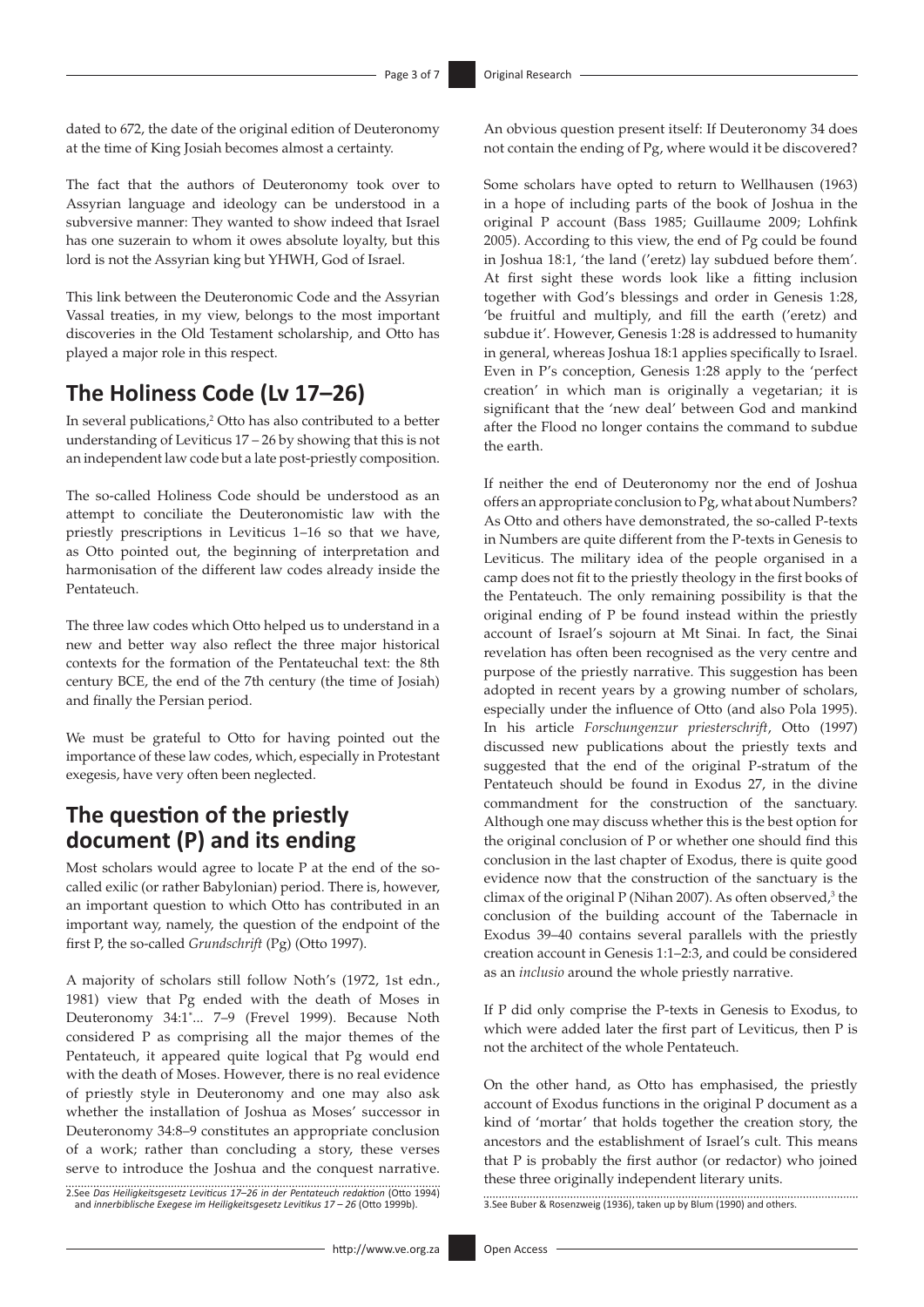Priestly document also promotes an inclusive monotheism, with the theory of a three-step revelation of the divine name: *Elohim*: for all humans; *El Shadday*: for Abraham and his offspring (Gn 17) and *YHWH*: for Israel through Moses (Ex 6) (De Pury 2007).

This means that for P all human beings worship the same deity, although they call it by different names. The priestly monotheism can therefore be considered as an 'inclusive monotheism'.

# **The relationship between priestly document and non-priestly document**

Traditionally, the non-P texts were labelled Yahwist and dated before P. Otto (1996a, 1996b) has shown, however, that the label non-P does not necessarily mean pre-P. In several publications, he has suggested that in some important narratives, especially in the creation and fall story, and the story of the call of Moses, the so-called J-texts might well be later than the P version.

I think Otto (1996b) is right to point out that in these and other texts there is an important number of passages that should probably be labelled post-P. This also means that we need to pay much more attention to what has traditionally been called 'last redactions' or 'final redactions'. Thanks to Otto (and others), it has become clear that those 'last redactions' are in fact constitutive for the formation of the Pentateuch.

#### **Hexateuch or Pentateuch**

The idea that there was an original Hexateuch and not a Pentateuch is as old as the Documentary Hypothesis. It rose because of the idea that the book of Joshua is the fitting conclusion to a narration that starts with the promise of the land in the book of Genesis so that the end of J and E (and also P) should be preserved in Joshua. The assumption of an 'old' Yahwistic Hexateuch (covering the stories from the origins to the entry into the land) seems nowadays very difficult to maintain because the texts in Genesis to Joshua that try to 'create' a Hexateuch are apparently late insertions. Genesis 50:25 and Exodus 13:19, which deal with the transportation of Joseph's bones from Egypt to Israel, would serve as such an example. These verses do not make much sense in the context of the Pentateuch. They do, however, serve as a preparation for Joshua 24. Joshua 24:32 is thus the end of a narrative trajectory that starts in Genesis 50:25 (or even in Gn 33:19).

The most decisive argument for the existence of a Hexateuch is Joshua 24 (Römer & Brettler 2000). This final discourse is clearly later than Joshua's last words in Chapter 23. Joshua introduces his speech by the prophetic formula: *'*Thus says YHWH, the God of Israel' (v. 2), and appears to be a *'*prophet like Moses' (Dt 18:15). At the end of the speech, he is more

and more comparable to Moses. He concludes a covenant, gives the people statutes and ordinances and writes all *'*these words' in the book of the law of God (*sephertoratelohim*) (v. 25 – 26). The expression *haddebarimha'eleh* may refer back to the beginning of the book of Deuteronomy: *'elehhaddebarim* (according to Seidel's law4 ) and may be understood as an attempt to present the book of Joshua as inseparably linked to Deuteronomy. One way or another, the author of Joshua 24 who was writing in the Persian period wanted to create a Hexateuch. Therefore, Otto, Achenbach and others are right in distinguishing inside the Torah a 'Hexateuchal redaction' and a 'Pentateuchal redaction'.

According to this model, an important number of texts that were considered as 'Yahwistic' and 'Deuteronomistic' are now attributed to the Hexateuch or Pentateuch redactors. These two redactions apparently are in conflict with competing priestly and other groups. As Otto (2000) has rightly observed, the two options betray quite different ideas about what should be cardinal to Judaism: For the Hexateuch the main theme is the land, whereas for the Pentateuch Israel's identity is founded in the Torah mediated by Moses. That makes it quite understandable that the idea of a Hexateuch was rejected in favour of the Torah. The last words of the Deuteronomy, which quite obviously belong to the redactors of the Pentateuch, asserting that *'*never since has arisen a prophet in Israel like Moses, whom YHWH knew face to face' (Dt 34:10), establish an important hiatus between Moses and the following books. Joshua 24 tries to present Joshua as a prophet and a 'second Moses', whereas Deuteronomy 34:10–12 states that Moses and Joshua cannot be put on the same level.

#### **Towards a new fragmentary hypothesis**

Putting together the different insights of Otto about the Pentateuch, it has become clear that one should adopt a revised 'fragmentary hypothesis', according to which P was the first to unite several independent narrative cycles and the Hexateuchal- and Pentateuchal redactors were the architects of the Torah. In this regard, it has also become obvious that most parts of the book of Numbers only arose at a very late stage of the formation of the Pentateuch (Achenbach 2003; Römer 2007). In my view, this new model offers a better explanation for the constitution of the Torah and allows explaining the formation of different parts of the Torah with different models.

#### **The book of Deuteronomy**

Let me finish my appreciation of Otto's work by highlighting his work on Deuteronomy, which has culminated in his commentary on that book.<sup>5</sup> This commentary is such a compendium that it could probably never be replaced by

<sup>4.</sup>This law states that citation within a biblical text frequently reverses the source text. The original text AB is then cited as BA.

<sup>5.</sup>See Otto's commentary *Deutoronomium 1–11* (2012) and *12–26* (2016).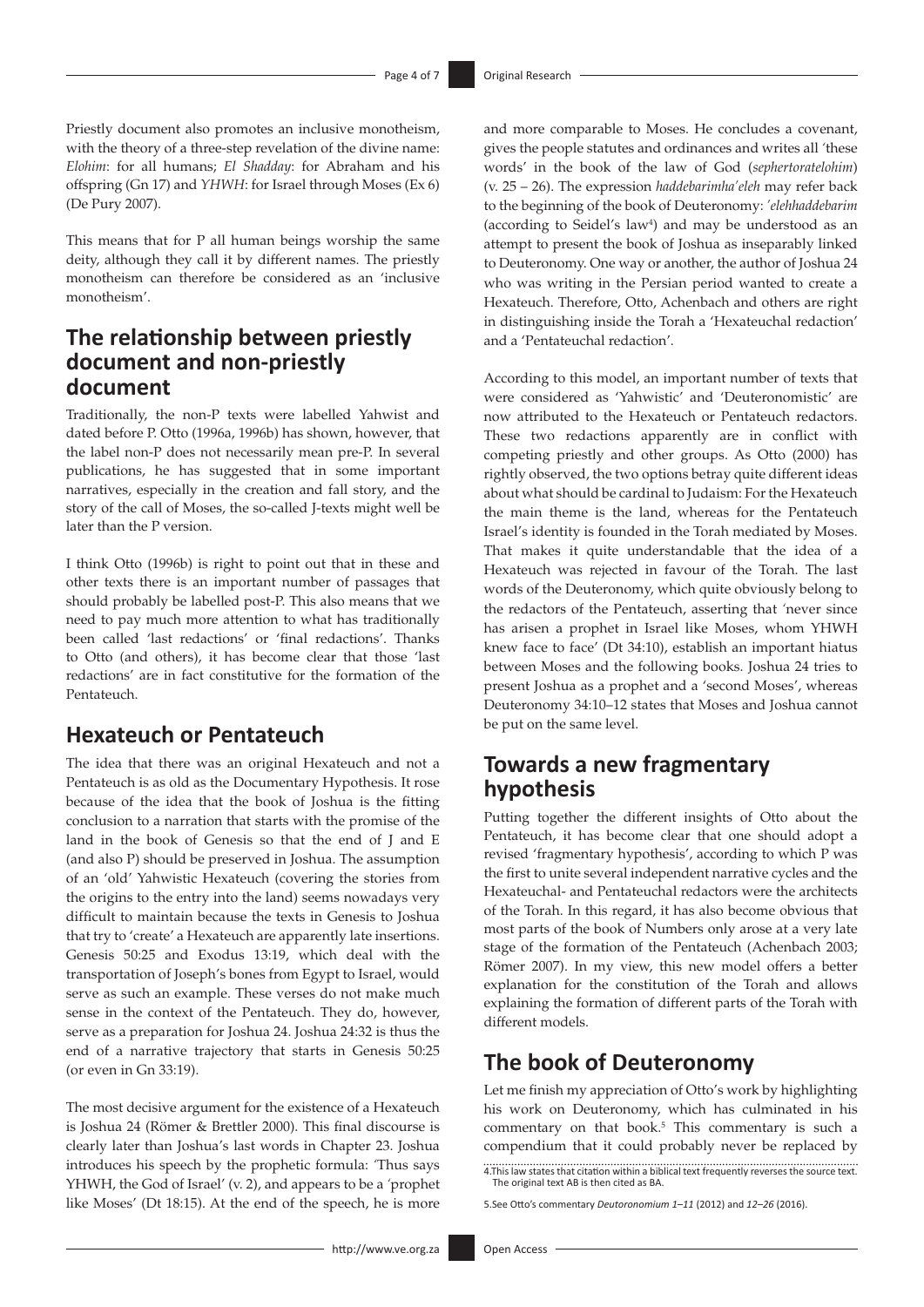other commentaries on Deuteronomy. It is one of the major contributions to Deuteronomy since that of De Wette (1806), and it will be considered a milestone in biblical scholarship during the 21st century.

# **From De Wette to Otto**

In a lengthy footnote of his quite short 1805 dissertation, De Wette (1806) identified the book found during the restoration of the Jerusalemite Temple under King Josiah with the book of Deuteronomy.6 The identification was nothing new; however, the possibility that Deuteronomy could stem from the time of Josiah was new. It would have allowed dating the book of Deuteronomy precisely. With this dating of Deuteronomy, or its first edition, De Wette (1806) provided, as Eissfeldt (1965) put it, 'Pentateuchal criticism with a "point of Archimedes"' which allowed dating other books and texts according to their relation with Deuteronomy: before or after 621 BCE. Kuenen (1886) and Wellhausen (1963) built on that date, claiming that the Yahwist and the Elohist preceded D, whereas the Priestly Source was considered post-D. De Wette's (1806) insights provided a major beginning for the establishment of the Documentary Hypothesis; however, Deuteronomy itself somewhat disappeared from Pentateuchal research. It did not fit well in a hypothesis reconstructing parallel documents, which became something like a dogma in the beginning of the 20th century. This disappearance was almost total after Noth's (1991) invention of the 'Deuteronomistic History' because he considered that the *Urdeuteronomium* (which for him corresponded basically to Dt: 5–30) was revised by a Deuteronomist during the time of the Babylonian exile who transformed it into an introduction to the books of Joshua to Kings (Noth 1991). Consequently, Noth (1991) transformed the Pentateuch into a Tetrateuch, ratifying the difference between Deuteronomy and the other books and traditions of the Torah. And indeed, most monographs and articles devoted to the book of Deuteronomy dealt with it in the context of the Deuteronomistic History.

Even in the elaboration of new models for the formation of the Pentateuch, especially in European scholarship, which all the more challenges the traditional Documentary Hypothesis, Deuteronomy still plays a marginal role.

Otto's merit, amongst many others, is to have replaced Deuteronomy in the centre of Pentateuchal research, even suggesting that this book should be considered as the core of the Torah, as the scroll with which everything started (Otto 2009).

#### **Otto's commentary: Diachronic and synchronic readings**

Otto's commentary (2012) starts with a history of research, a book in itself, because it contains about 170 pages and is eminently readable and informative. He begins this history with de Spinoza (1951) and Simon (2008). Both abandon the idea that Moses was the author of the Pentateuch and focus 6.For the text of this dissertation, see Mathys (2008).

on the edition of the Torah during the time of Ezra. This again shows that Otto (2004) wants to understand the book of Deuteronomy in the context of Pentateuchal research.

Deuteronomy plays a major role in Spinoza's demonstration that Moses cannot be the author of the Pentateuch because the book often speaks of him in the third person. It is, of course, impossible here to summarise this very agreeable and informative presentation of more than 300 years of critical investigation on Deuteronomy.

The fact that Otto (2012) concludes his survey with a chapter entitled 'On the Way to a Synchronic Interpretation' is also interesting. Otto's main point, which also appears very clearly in the structure of his commentary, is that one cannot and should not oppose synchronic and diachronic investigations of Deuteronomy. Because Otto thinks that a major part of the framework in Chapters 1–11 and 27–34 stems from the Persian period, synchronic and diachronic readings could be easily joined. In fact, a synchronic analysis could help us understand how the last redactors wanted the book to be read and understood.

I very much appreciate Otto's (2004) attempts to combine synchronic and diachronic analysis of the book. In each chapter, he offers a synchronic overview, a diachronic analysis, a very detailed commentary of the passage and finally a synchronic interpretation of the passage.

We have already discussed Otto's contribution of the reconstruction of the first edition of Deuteronomy and the importance of Neo-Assyrian treaties so that there is no necessity to come back to this point.

#### **The last redactions and the hermeneutics of Deuteronomy**

Perhaps the most important stage in the formation of Deuteronomy is its post-exilic integration in the Pentateuch which occurred following the competition between redactors who wanted to create a Hexateuch and those who favoured a Pentateuch. We have in this commentary as well as in his earlier work one of Otto's major contributions to the current debate about the formation of the Torah. Otto is inclined to attribute major parts of Deuteronomy to these late redactions, but he is also cautious enough to maintain the attribution of some passages to these redactions undecided.

Otto's comments about the book of Deuteronomy in the context of theology and hermeneutics of the Law in the Pentateuch are very helpful. He masterfully demonstrates how the last redactors understood the place of Deuteronomy after the divine law had been revealed through Moses on Mount Sinai. For the redactors of the Pentateuch, Deuteronomy was understood as an interpretation and actualisation of the Law given through Moses on Mount Sinai. This is already suggested in the introduction, Deuteronomy 1:1 – 5. It was revised by the last editors in the book who had in mind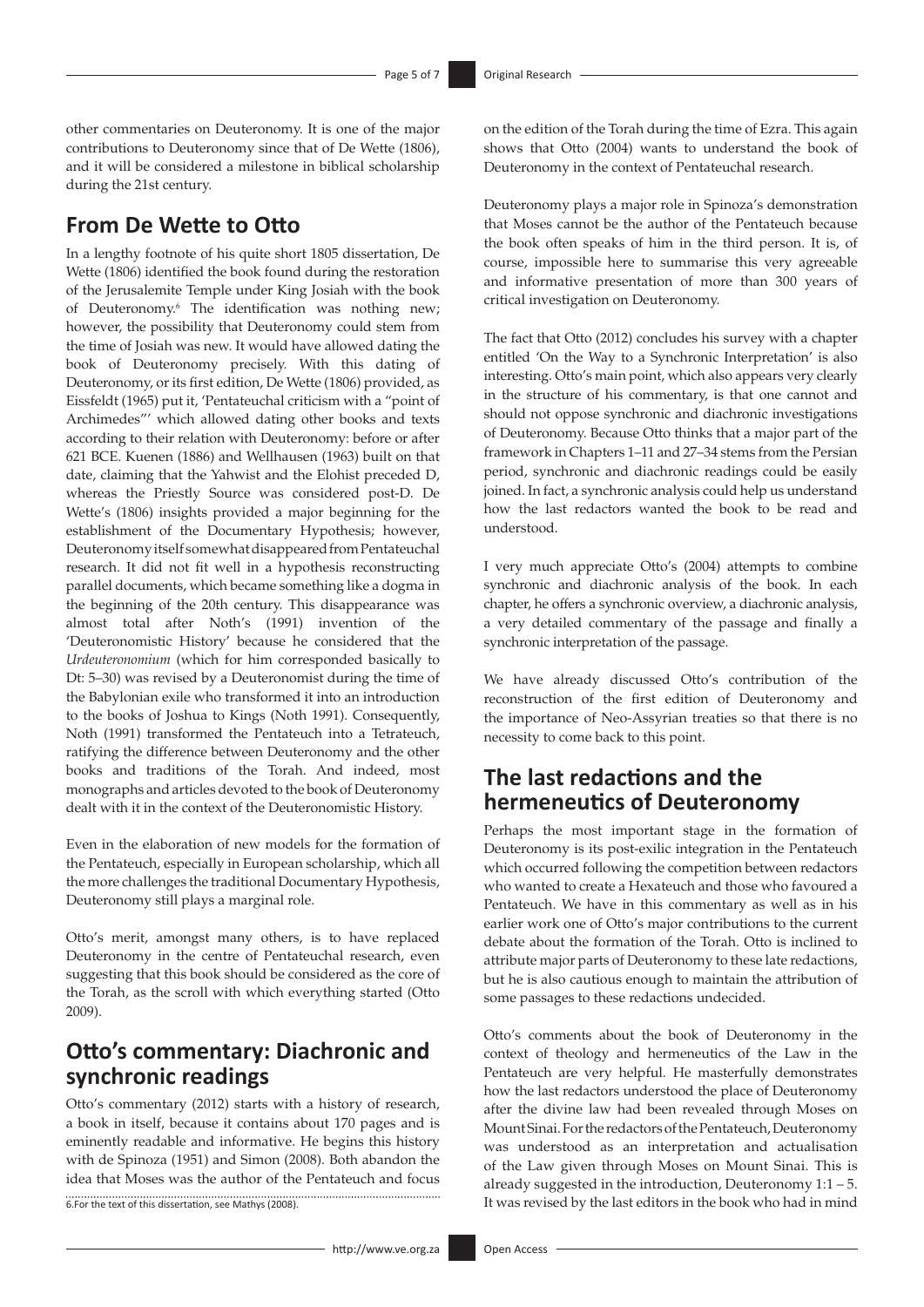the Pentateuchal perspective of Deuteronomy. Otto is correct when he understands the *b-'-r* in Deuteronomy 1:5 as meaning 'to expound'.

Consequently, Moses, in the book of Deuteronomy, is constructed as a *Schriftgelehrter*, as a scribe who has authority to comment and to actualise the law. So we may ask, Otto and ourselves, whether this hermeneutical idea already prepares the later concept of a 'written' and an 'oral' Torah. By constructing Deuteronomy as situated 'between the times', to pick an expression that Otto uses quite often, the last redactions clearly identify the addressees of the book with the second generation of the wilderness, who find themselves between the Exodus and the conquest of the land. This also means then that the frequent mentions of the 'fathers' do not refer to the Patriarchs, but to the 'direct' fathers of the constructed audience, that is the generation of the Exodus.

#### **Conclusion**

I conclude by underlying the importance of Otto's work on the Pentateuch and especially on the book of Deuteronomy. His monumental commentary on Deuteronomy will remain an indispensable tool for every scholar working on Deuteronomy for a very long time. Otto has re-emphasised the importance of Deuteronomy for Pentateuch research.

Maybe Otto has achieved the last one-man commentary of such magnitude. Of course, research and scholarship will go on, but I wonder whether after 40 years (the time of the wilderness generation) someone will be able to give as informed a view as Otto did. It will be a difficult task.

#### **Acknowledgements**

#### **Competing interests**

The author declares that they have no financial or personal relationships which may have inappropriately influenced them in writing this article.

#### **Author's contributions**

T.C.R. is the sole author of this research article.

#### **Ethical consideration**

This article followed all ethical standards for carrying out research without direct contact with human or animal subjects.

#### **Funding information**

This research received no specific grant from any funding agency in the public, commercial or not-for-profit sectors.

#### **Data availability statement**

Data are available from the author upon request.

#### **Disclaimer**

The views and opinions expressed in this article are those of the author and do not necessarily reflect the official policy or position of any affiliated agency of the author.

#### **References**

Achenbach, R., 2003, *Die Vollendung der Tora: Studienzur Redaktionsgeschichte des Numeribuchesim Kontextvon Hexateuchund Pentateuch*, Beihefte der Zeitschriftfüraltorientalischeundbiblische Rechtsgeschichte 3, Harrassowitz, Wiesbaden, Germany.

Seebass, H., 1985, 'Josua', *Biblische Notizen* 28(3), 53–65.

- Blum, E., 1990, *Studienzur Komposition des Pentateuch*, BZAW 189, de Gruyter, Berlin.
- Buber, M. & Rosenzweig, F., 1936, *Die Schriftundihre Verdeutschung*, Schocken, Berlin, Germany.
- De Pury, A., 2007, 'Pg as the absolute beginning', in T. Römer & K. Schmid (eds.), *Les dernières rédactions du Pentateuque, de l'Hexateuqueet de l'Ennéateuque*, pp. 99–128, Peeters UniversityPress, Leuven.
- De Spinoza, B., 1951, *A theologico-political treatise and a political treatise*  (translated from Latin with an Introduction by R.H.M. Elwes), Dover Publications, New York, NY.
- De Wette, W.M.L., 1806, *Dissertatiocritico-exegetica qua Deuteronomium a prioribus Pentateuchi Librisdiversum, aliuscuiusdamrecentiorisauctoris opus essemonstratur,*  G. Meimerum, Berlin, Germany.
- Eissfeldt, O., 1965, *The Old Testament: An introduction*, Harper, San Fransisco, CA.
- Frevel, C., 1999, *Mit Blickaufdas land die Schöpfungerinnern. Zum ende der Priester grundschrift* (HBSt 23), Herder, Freiburg, Germany.
- Guillaume, P., 2009, *Land and calendar: The priestly document from Genesis 1 to Joshua 18*, T&T Clark, New York.
- Kuenen, A., 1886, *A historical-critical inquiry into the origin and composition of the Hexateuch*, Macmillan, London.
- Kuhn, T., 1996, *The Structure of Scientific Revolutions*, 3rd edn., The University of Chicago Press, Chicago.
- Lauinger, J., 2012, 'Esarhaddon's succession treaty at Tell Tayinat: Text and commentary', *Journal of Cuneiform Studies* 64(1), 87–123. [https://doi.org/10.5615/jcunestud.](https://doi.org/10.5615/jcunestud.64.0087) [64.0087](https://doi.org/10.5615/jcunestud.64.0087)
- Lohfink, N., 2005, 'Die Land übereignung in Numeri und das Ende der Priesterschrift: Zueinemrätselhaften Befundim Buch Numeri', in N. Lohfink (ed.), *Studien zum Deuteronomium und zur Deuteronomistischen Literatur V*, pp. 273–292, Katholisches Bibelwerk, Stuttgart, Germany.
- Mathys, H.-P., 2008, 'Wilhelm Martin Leberechts de Wette's *dissertatiocritico-exegeticavon* 1805', in M. Kessler & M. Walraff (eds.), *Biblische theologie und historisches denken, wissenschaftsgeschichtliche studien, aus anlass der 50. Wiederkehr der basler promotion von rudolf smend*, Studien zur Geschichte der Wissenschaften in Basel, Neue Folge, 5, pp. 171–211 , Schwabe, Basel, Switzerland.
- Nihan, C., 2007, Frompriestly Torah to Pentateuch: A study in the composition of the book of Leviticus (FAT II/25), Mohr Siebeck, Tübingen, Germany.
- Noth, M., 1972, *A history of Pentateuchal traditions*, Prentice Hall, Ann Arbor, MI.
- Noth, M., 1981, *A history of Pentateuchal traditions*, Scholars Press, Englewood Cliffs, NJ, reprinted Atlanta, GA.
- Noth, M., 1991, *The Deuteronomistic history* (JSOTSup 15), Sheffield Academic Press, Sheffield, UK.
- Otto, E., 1977, 'Stehen wir vor einem umbruch in der pentateuchkritik?', *Verkündigung und Forschung* 22(1), 82–97.<https://doi.org/10.14315/vf-1977-0106>
- Otto, E., 1988, Wandel der Rechtsbegründungen in der Gesellschaftsgeschichte des antiken Israel: Eine Rechtsgeschichte des 'Bundesbuches' Ex XX 22–XXIII, E.J. Brill, Leiden, the Netherlands.
- Otto, E., 1989, *Rechtsgeschichte der Redaktionenim Kodex Ešnunna und im 'Bundesbuch': Eineredaktionsgeschichtliche und rechtsvergleichende studiez ualt babylonischen und alt Israel itischen Rechtsüberlie ferungen,* Universitäts Verlag/ Vandenhoeck & Ruprecht, Göttingen, Germany.
- Otto, E., 1994, 'Das Heiligkeitsgesetz Leviticus 17–26 in der Pentateuchredaktion', in P. Mommer & W. Thiel (eds.), *Altes testament Forschung und wirkung: Festschrift für Henning Graf Reventlow*, pp. 65–80, Peter Lang GmbH, Internationaler Verlag der Wissenschaften, Berlin, Germany.
- Otto, E., 1996a, 'Die nachpriesterliche Pentateuch Redaktion im Buch exodus', in M. Vervenne (ed.), *Studies in the book of Exodus: Redaction - Reception Interpretation*, pp.61–11, Peeters University Press, Leuven, Belgium.
- Otto, E., 1996b, 'Die Paradieserzählung Genesis 2–3: Eine nachpriesterliche Lehrerzählung in ihremreligions historischen kontext', in A.A. Diesel, R.G. Lehmann, E. Otto & A. Wagner (eds.), 1996, *Jedes Ding hat seine Zeit..."*: *Studien zur Israelitischen und altorientalischen Weisheit. Diethelm Michel zum 65*, *Geburtstag*, pp. 167–192, De Gruyter, Berlin, Germany.
- Otto, E., 1997, 'Forschungen zur priesterschrift', *Theologische Rundschau* 62(1), 1–50.
- Otto, E., 1999a, *Das Deuteronomium. politische theologie und rechtsreform in Juda und Assyrien,* De Gruyter, Berlin, Germany.
- Otto, E., 1999b, 'innerbiblische Exegese im Heiligkeitsgesetz Levitikus 17–26', in H. Fabry & H. Jüngling (eds.), *Levitikusals Buch*, pp. 125–196, Philo Verlag-Ges., Berlin, Germany.